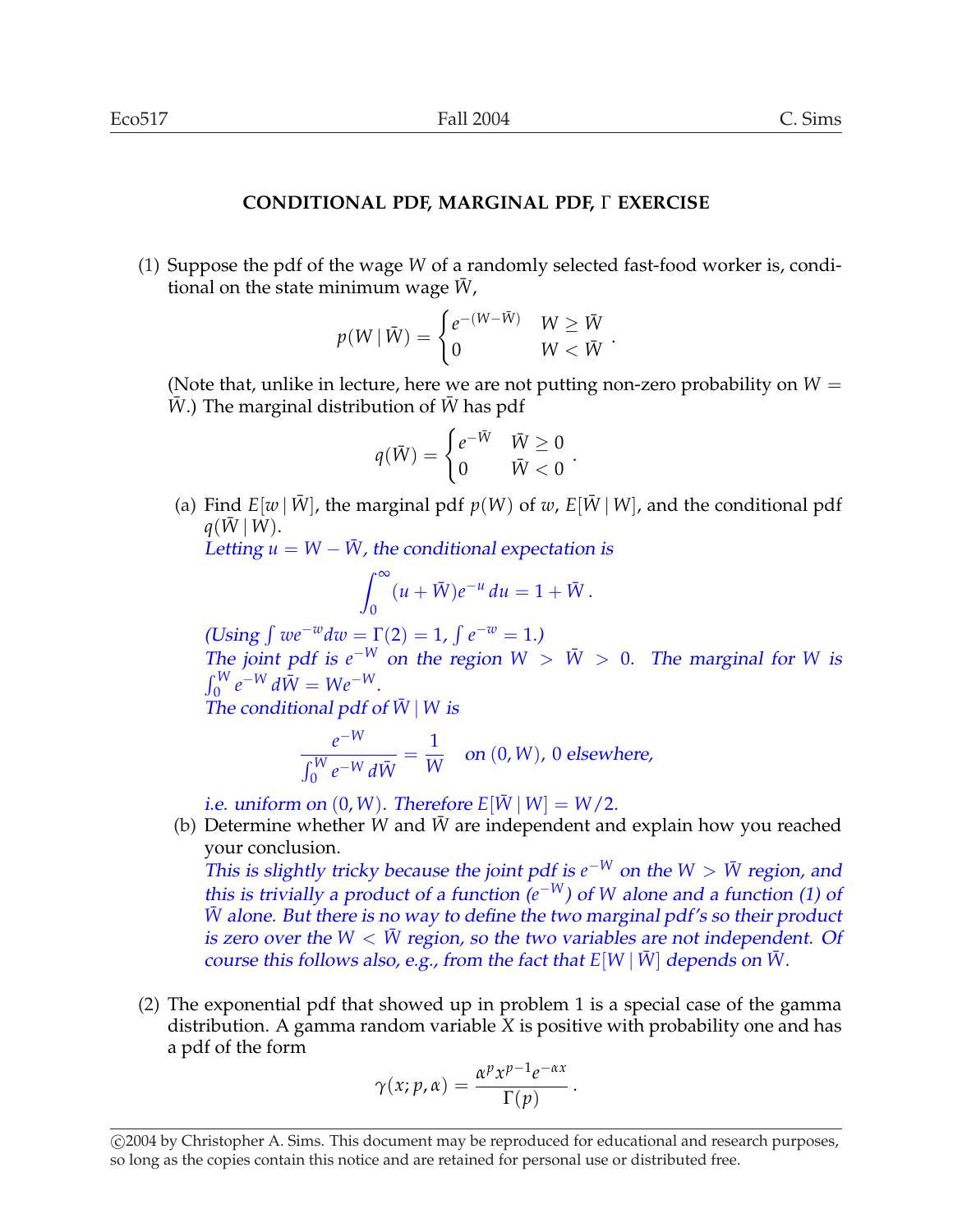Its expectation is  $p/\alpha$  and its mode (maximum of the pdf) is at  $x = (p-1)/\alpha$ . The gamma function Γ(*p*) is, like this distribution, well-defined for any *p* > 0 and has the properties  $\Gamma(p) = (p-1)!$  for integer  $p > 0$  and  $p\Gamma(p) = \Gamma(p+1)$  for all  $p > 0$ . There is no formula for its values at non-integer *p*, but its values are tabulated in books and available with a function call in most computer languages.

Answer the same two questions as in problem 1, but with  $\bar{W}$  distributed with Answer the same two questions as in problem 1, but with *w* distributed with the  $\Gamma$  distribution with  $p = 2$ ,  $\alpha = 1$  and with  $\{W - \bar{W} | \bar{W}\}$  distributed as  $\Gamma$  with  $p = 2, \alpha = 1.$ 

- (a) The joint pdf is  $\bar{W}(W \bar{W})e^{-W}$ . The conditional expectation of  $W | \bar{W}$  is  $\bar{W} + 2$ , from the cited results about means of Gamma distributions. The marginal <sup>p</sup>df of *W* is  $W^3e^{-W}/6$ , which is a Gamma(4,1) pdf. The conditional pdf of  $\overline{W}$  | *W* is 6 $\bar{W}(W-\bar{W})/W^3$ . This is a parabola with a peak at  $\bar{W}~=~.5W$ , which is also the conditional expectation. Note that this is can also be characterized as <sup>a</sup> Beta(2,2) distribution scaled to the (0, *W*) interval. (We'll consider general Beta distributions later.)
- (b) Here again *W* and *W* are not independent. This time the lack of independence appears even in the form of the joint pdf on the  $W > W$  region, which does not factor.
- (3) This is mental exercise. You'll get extra credit if you do it, but it's not required. Suppose the conditional distribution of *W* | *W* puts probability .5 on *W* = *W*, with the remaining probability described by the density  $.5e^{-(W-\bar{W})}$  on the  $W > \bar{W}$  line segment. Suppose again that  $\bar{W}$  has a gamma distribution with  $p = 2$ ,  $\alpha = 1$ .

Answer the same questions as in problem 1, except that references to conditional and marginal density functions are replaced by references to conditional and marginal distributions, to allow for the possibility that there may be discrete components in the distributions.

 $E[W | W] = W + .5$ . This is calculated directly from the given conditional distribution. The marginal pdf of *W* is  $g(W) = (.25W^2 + .5W)e^{-W}$ . We calculate this by noting that the joint density over the  $W > \bar{W}$  region is  $.5\bar{W}e^{-W}$ , so that if we integrate this over the rectangle with  $\bar{W}$  ranging from 0 to  $W_0$  and  $W$  ranging from *W*<sub>0</sub> to *W*<sub>0</sub> + *δ*, we get approximately (for small *δ*) .25*δW*<sub>0</sub><sup>2</sup>*e*<sup>-*W*<sub>0</sub></sub>. But there is an ad-</sup> ditional piece of probability along the  $W = \overline{W}$  line within the rectangle, and it has probability approximately .5*δW*0*e* −*W*<sup>0</sup> . Dividing the sum of the two components by *δ* gives us the marginal density for *W*, evaluated at *W*0.

To get the conditional distribution of  $\bar{W}$  | *W*, we consider the probability of the  $s$ mall rectangle with sides  $[\bar{W}_0,\bar{W}_0+\delta]$  and  $[W_0,W_0+\delta].$  If  $W_0\neq \bar{W}_0$  and  $\delta$  is small enough, the probability of this rectangle will be approximately  $\delta^2 \bar{W}_0 e^{-W_0}$ . This is also, of course

$$
E[\mathbf{1}_{\bar{W}\in[\bar{W}_0,\bar{W}_0+\delta]} \cdot \mathbf{1}_{W\in[W_0,W_0+\delta]}]
$$
  
= 
$$
E\big[E[\mathbf{1}_{\bar{W}\in[\bar{W}_0,\bar{W}_0+\delta]} | W] \cdot \mathbf{1}_{W\in[W_0,W_0+\delta]}\big] \doteq \delta^2 g(W_0) \cdot q(\bar{W}_0 | W_0),
$$